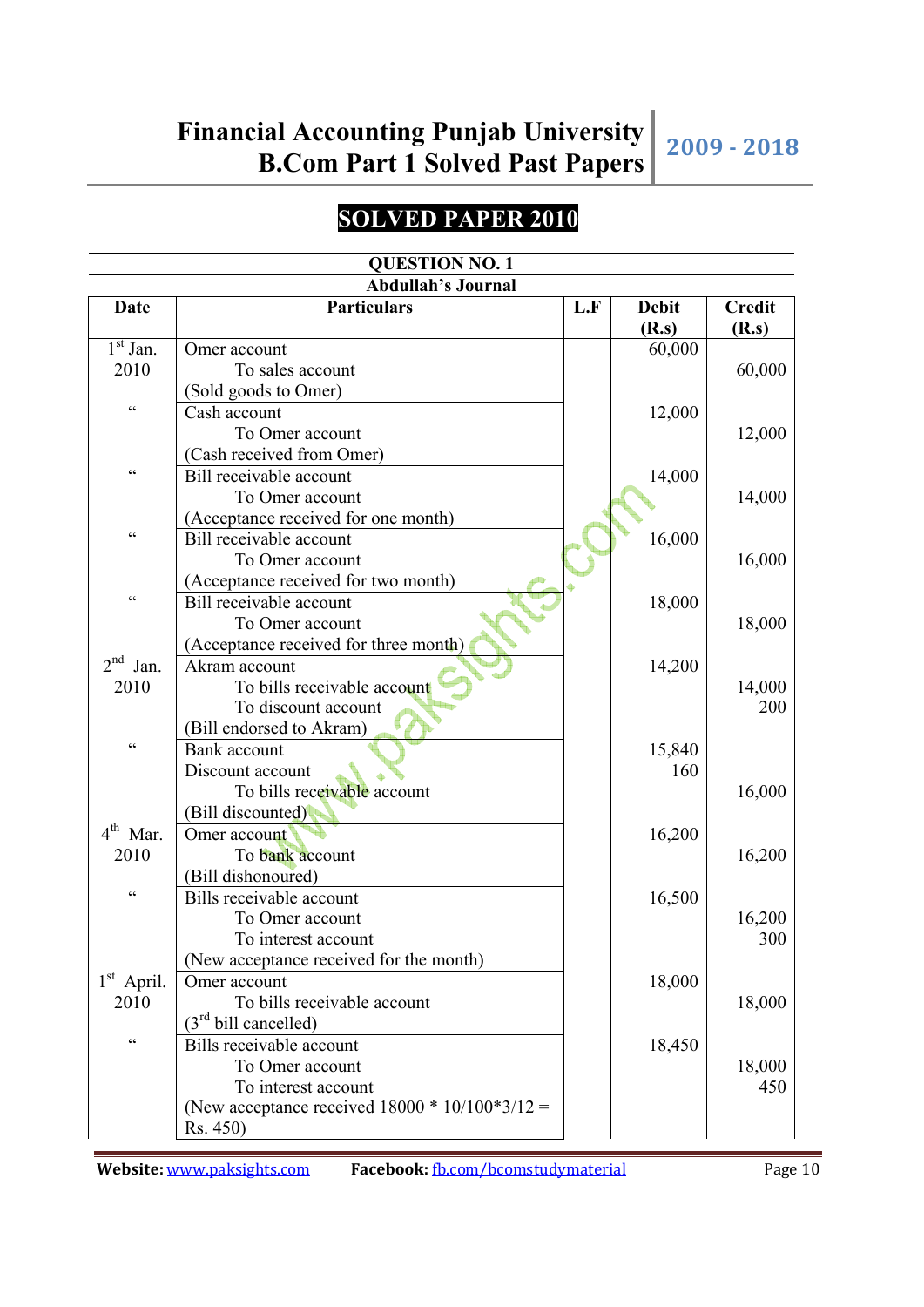| $4th$ June.   | Cash account                    | 16,500 |        |
|---------------|---------------------------------|--------|--------|
| 2010          | To bills receivable account     |        | 16,500 |
|               | (Amount of $4th$ bill received) |        |        |
| $4^{th}$ July | Cash account                    | 18,450 |        |
|               | To bills receivable account     |        | 18,450 |
|               | (Amount of $5th$ bill received) |        |        |

#### **QUESTION NO. 2 Mr. Hamza Bank Reconciliation Statement As on 31st December, 2009**

|     | <b>Particulars</b>                                 | <b>Amount</b> |
|-----|----------------------------------------------------|---------------|
|     |                                                    | (Rs.)         |
| (a) | Balance as per pass book overdraft (Dr.)           | 4,700         |
| (b) | Add; Unpresented cheques                           | 750           |
|     |                                                    | 5,450         |
| (c) | Less: Interest on overdraft paid by bank           | 235           |
|     |                                                    | 5,215         |
| (d) | Less: Uncredited cheques                           | 3,250         |
|     |                                                    | 1,965         |
| (e) | Less: Bank charges charged by bank                 | 65            |
|     |                                                    | 1,900         |
| (f) | Add: Interest and dividend received by bank        | 350           |
|     |                                                    | 2,250         |
| (g) | Less: Cheque omitted to bank                       | 220           |
|     |                                                    | 2,030         |
| (h) | Add: Direct payment by customer in to bank account | 350           |
|     | Overdraft balance as per cash book (Cr.)           | 2,380         |

#### **QUESTION NO. 3**

#### **Sania Trading and Profit & Loss Account For the year ending 31st December, 2009**

|                       |       |         | $101$ the veal enging of December, $200$ |         |         |
|-----------------------|-------|---------|------------------------------------------|---------|---------|
| <b>Particulars</b>    |       | Rs.     | <b>Particulars</b>                       |         | Rs.     |
| Opening stock         |       | 15,040  | <b>Sales</b>                             | 121,850 |         |
| Purchases             |       | 85,522  | Less: Returns                            | 285     | 121,565 |
| Carriage on purchases |       | 1,291   | Closing Stock                            |         | 15,550  |
| Gross profit c/d      |       | 35,262  |                                          |         |         |
|                       |       | 137,115 |                                          |         | 137,115 |
| Carriage on sales     |       | 800     | Gross profit b/d                         |         | 35,262  |
| Establishment         | 2,135 |         | Interest                                 | 340     |         |
| Add: Outstanding      | 500   | 2,635   | Add: Accrues interest                    | 120     | 460     |
| salary                |       |         |                                          |         |         |
| Taxes and insurance   | 783   |         | Accrued rent                             |         | 150     |
|                       |       |         |                                          |         |         |

**Website:** www.paksights.com **Facebook:** fb.com/bcomstudymaterial Page 11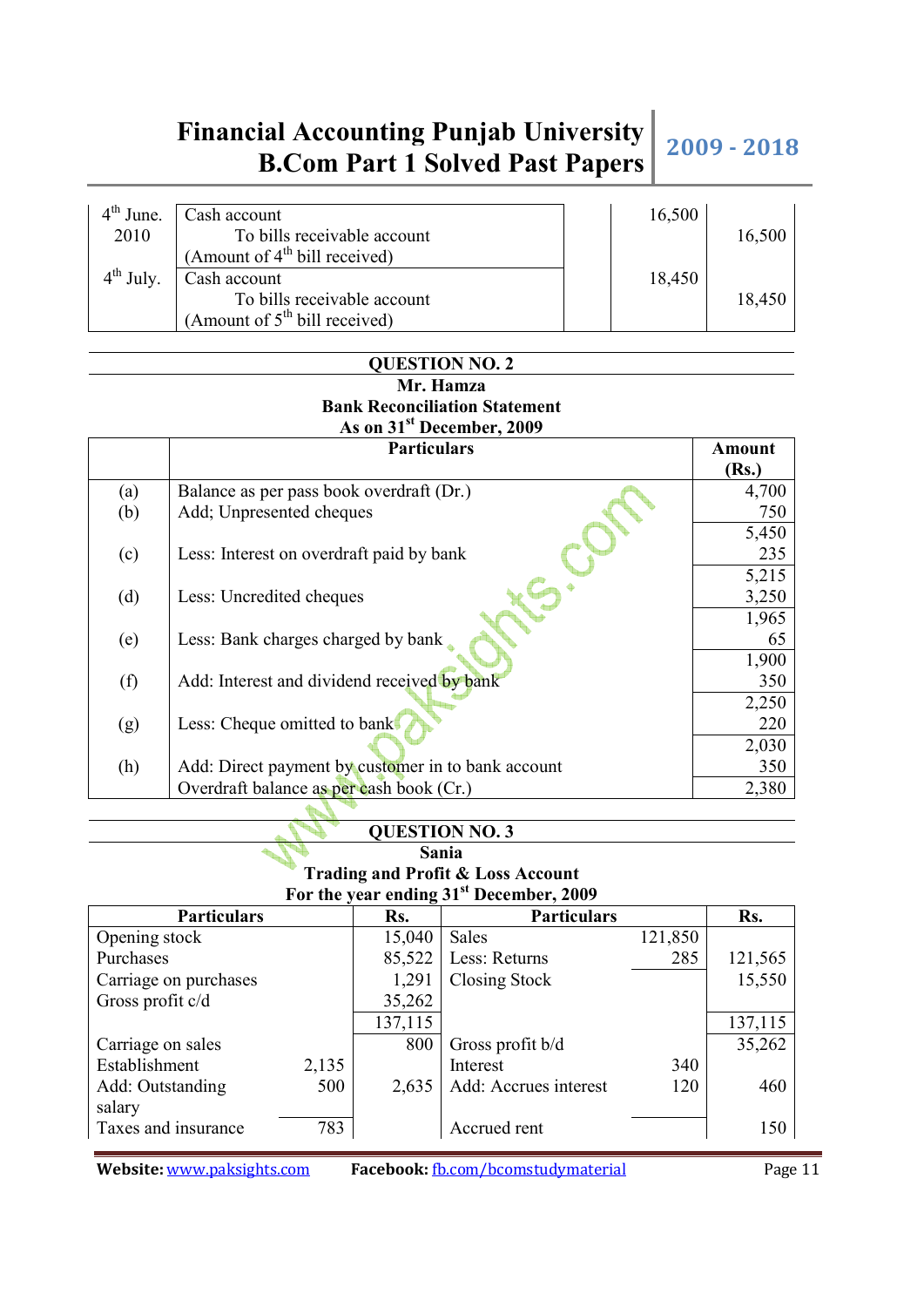| Add: Outstanding taxes  | 150<br>933 |        |        |
|-------------------------|------------|--------|--------|
| Less: Prepaid insurance | 50         | 883    |        |
| Audit fee               |            | 400    |        |
| General charges         |            | 3,950  |        |
| Travelling expenses     |            | 325    |        |
| Discount                |            | 620    |        |
| Depreciation on:        |            |        |        |
| Motor car               | 2,400      |        |        |
| Furniture               | 164        | 2,564  |        |
| Bad debts               | 613        |        |        |
| Add: New provision      | 1,487      |        |        |
|                         | 2,100      |        |        |
| Less: Old provision     | 1,320      | 780    |        |
| Net profit transferred  |            | 22,915 |        |
| B/S                     |            |        |        |
|                         |            | 35,872 | 35,872 |

#### **Balance Sheet As on 31st December, 2008**

|                              |         | $P$ coemper, $P$ over   |        |         |
|------------------------------|---------|-------------------------|--------|---------|
| <b>Assets</b>                | Rs.     | <b>Liabilities</b>      |        | Rs.     |
| Cash in hand                 | 988     | <b>Sundry</b> creditors |        | 18,852  |
| Cash at bank                 | 14,534  | <b>Bills</b> payables   |        | 6,930   |
| <b>Stock</b>                 | 15,550  | Outstanding salary      |        | 500     |
| <b>Bills</b> receivable      | 5,884   | Outstanding taxes       |        | 150     |
| Sundry debtors<br>15,600     |         |                         |        |         |
| Less: New provision<br>1,487 | 14,113  | Capital                 | 92,000 |         |
| Prepaid insurance            | 50      | Add: Net profit         | 22,915 | 114,915 |
| 8,922<br>Investment          |         |                         |        |         |
| Add: Accrued interest<br>120 | 9,042   |                         |        |         |
| Building                     | 70,000  |                         |        |         |
| 12,000<br>Motorcar           |         |                         |        |         |
| 2,400<br>Less: Depreciation  |         |                         |        |         |
| 1,640<br>Furniture           |         |                         |        |         |
| 164<br>Less: Depreciation    | 1,476   |                         |        |         |
| Rent due                     | 150     |                         |        |         |
|                              | 141,347 |                         |        | 141,347 |

**Note:** There is a contingent liability of Rs. 500 which respect to bill discounted but not due till end of the year.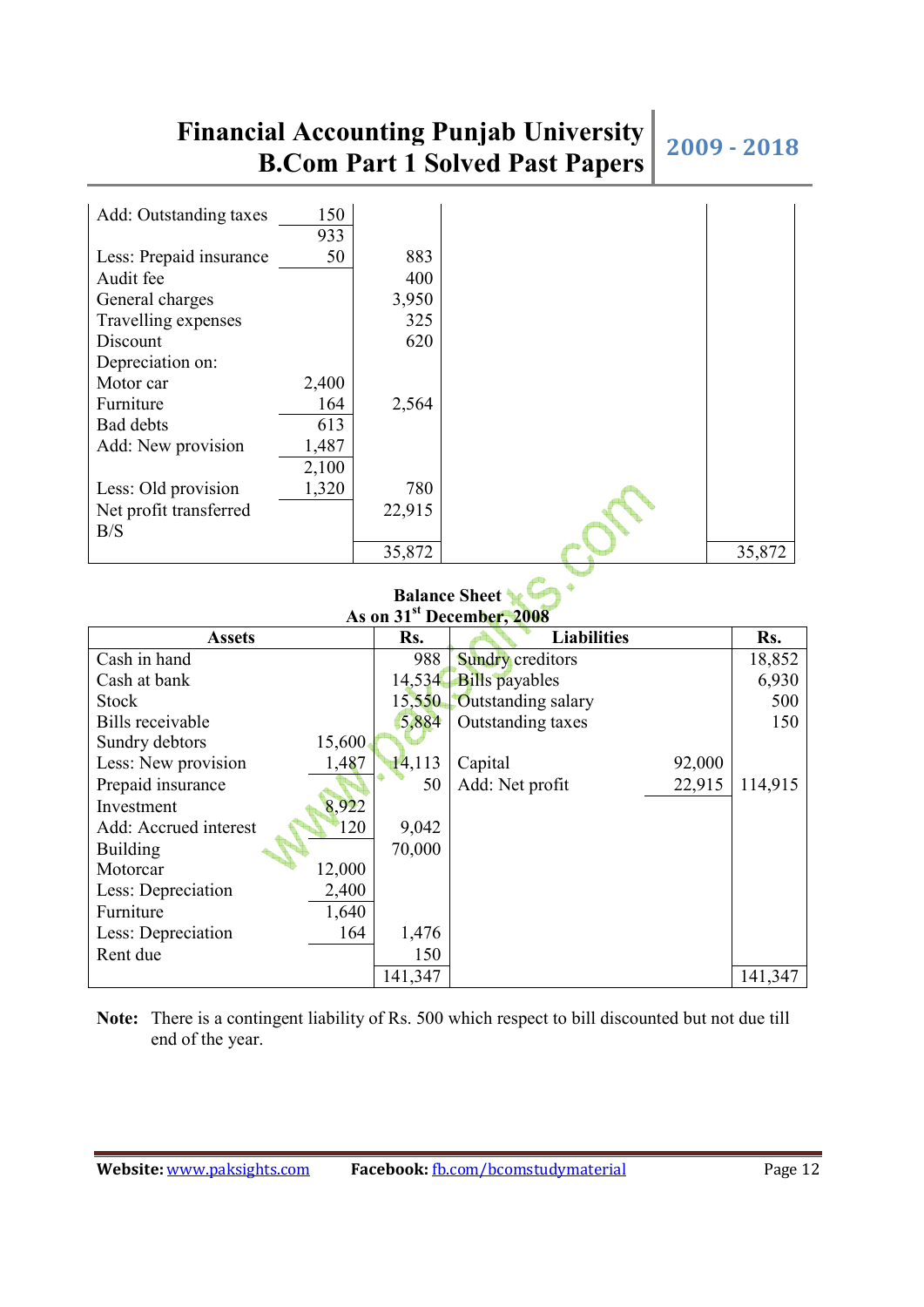### **QUESTION NO. 4**

| Date | <b>Particulars</b>          | L.F | <b>Debit</b> | <b>Credit</b> |
|------|-----------------------------|-----|--------------|---------------|
|      |                             |     | (Rs.)        | (Rs.)         |
| (a)  | Sales account               |     | 3,600        |               |
|      | To suspense account         |     |              | 3,600         |
|      | (Being the error Rectified) |     |              |               |
| (b)  | Sales return account        |     | 100          |               |
|      | To Suspense account         |     |              | 100           |
|      | (Being the error rectified) |     |              |               |
| (c)  | Customer's account          |     | 3,600        |               |
|      | To suspense account         |     |              | 3,600         |
|      | (Being the error rectified) |     |              |               |
| (d)  | Building account            |     | 150,000      |               |
|      | To Purchases account        |     |              | 150,000       |
|      | (Being the error rectified) |     |              |               |
| (e)  | Depreciation account        |     | 9,500        |               |
|      | To suspense account         |     |              | 9,500         |
|      | (Being the error rectified) |     |              |               |
| (f)  | Suspense account            |     | 17,600       |               |
|      | To debtors account          |     |              | 17,600        |
|      | (Being the error rectified) |     |              |               |

Effects on Profit:

- (a) Overstated profit by Rs. 3,600.
- (b) Overstated profit by Rs. 100.
- (c) Understate profit by Rs. 150,000.
- (d) Overstated profit by Rs. 9,500.

#### **Suspense Account**

| Particular | Rs.    | Particular   | Rs.    |
|------------|--------|--------------|--------|
| Debtors    | 17,600 | Balance b/d  | 800    |
|            |        | Sales        | 3,600  |
|            |        | Sales return | 100    |
|            |        | Customer     | 3,600  |
|            |        | Depreciation | 9,500  |
|            | 17,600 |              | 17,600 |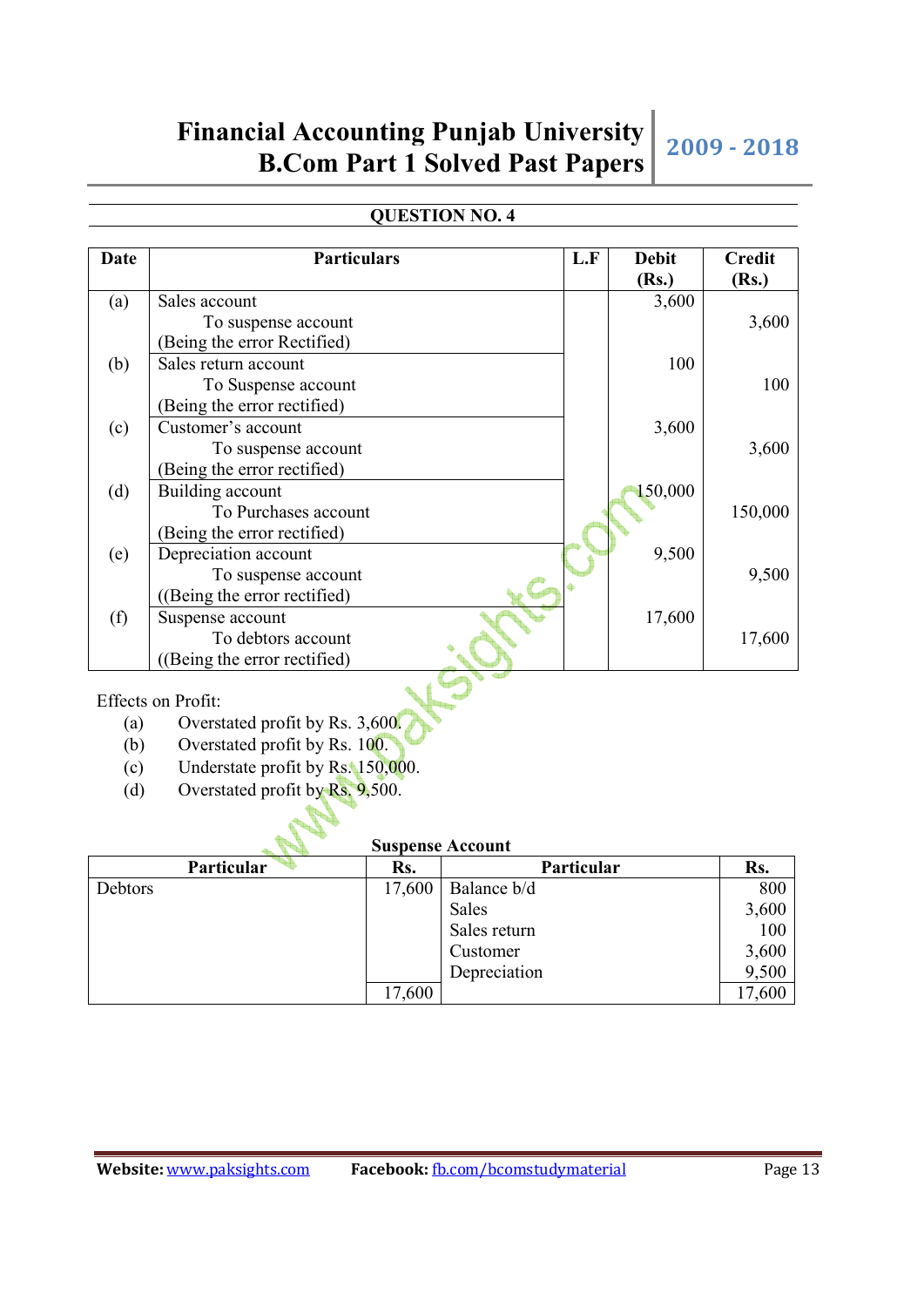#### **QUESTION NO.5 Suleman Statement Affairs As at 31st December, 2009**

| AS at 31<br>December, 2009 |         |         |                              |         |  |  |
|----------------------------|---------|---------|------------------------------|---------|--|--|
| <b>Assets</b>              |         | Rs.     | <b>Liabilities</b>           | Rs.     |  |  |
| Cash                       |         | 16,600  | Sundry creditors             | 130,000 |  |  |
| Stock                      |         | 18,400  | Loan from money lender       | 113,200 |  |  |
| Sundry debtors             | 151,000 |         | Other liabilities            | 26,800  |  |  |
| Less: Reserves             | 3,020   | 147,980 |                              |         |  |  |
| Land and building          | 40,000  |         | Capital on 31-12-09 (B.Fig.) | 56,800  |  |  |
| Less: Depreciation         | 800     | 39,200  |                              |         |  |  |
| Furniture and fixture      | 6,000   |         |                              |         |  |  |
| Less: Depreciation         | 300     | 5,700   |                              |         |  |  |
| Plant and machinery        | 110,000 |         |                              |         |  |  |
| Less: Depreciation         | 11,000  | 99,000  |                              |         |  |  |
|                            |         | 326,880 |                              | 326,800 |  |  |

#### **Suleman Statement or Profit & Loss For the year ended 31st December, 2009**

| <b>Particulars</b>                              | Amount |
|-------------------------------------------------|--------|
|                                                 | (Rs.)  |
| Capital as on 31-12-2009                        | 56,880 |
| Add: Drawings during the year $(6,000 + 1,600)$ | 7,600  |
|                                                 | 64,480 |
| Less; Fresh capital introduced                  | 2,000  |
| Adjusted capital as on 31-12-2009               | 62,480 |
| Less: Capital as on $1-1-2009$                  | 60,000 |
| Net profit during the year                      | 2,480  |

#### **QUESTION NO. 6 Realisation Account**  Particulars Rs. Rs. Particulars Rs. **Sundry Assets: Sundry Liabilities:** Bills receivable 2,800 Sundry creditors 4,500 Investment 12,000 | Bills payable 2,050 6,550 Debtors 15,500 **Bank:** Stock 9,700 Investment 10,200 Furniture  $1,850$  B/R and debtors 14,100 Machinery 7,500 71,850 Stock 7,275<br>Building 22,500 71,850 Furniture 1.025 Building 22,500 71,850 Furniture 1,025 Bank 300 Machinery 4,300 S0,100<br>Bank 5550 Building 13,200 50,100 Bank  $6,550$  Building

**Website:** www.paksights.com **Facebook:** fb.com/bcomstudymaterial Page 14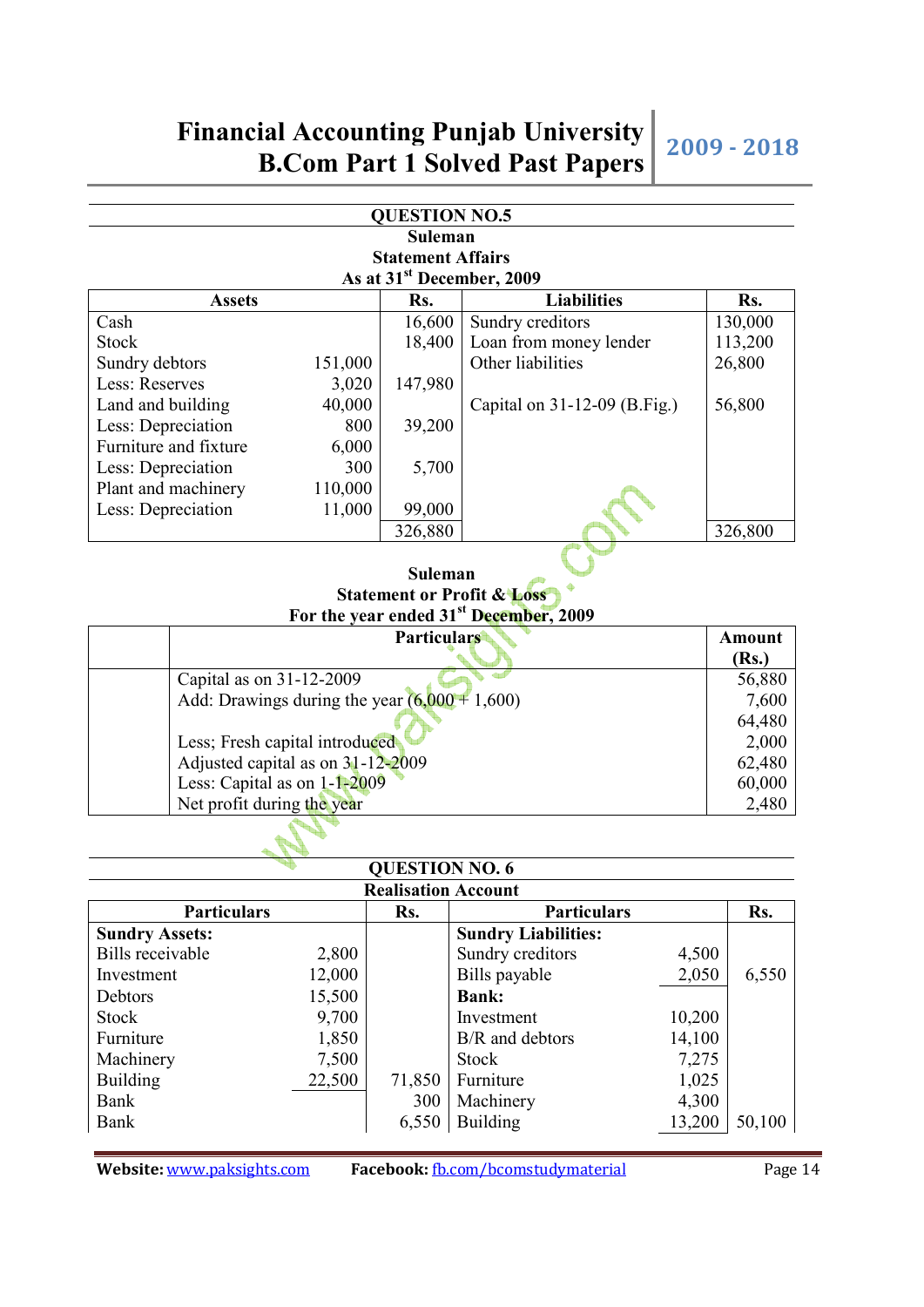|        | <b>Loss on Realisation</b><br><b>Transferred to Capital</b><br>A/C |                |        |
|--------|--------------------------------------------------------------------|----------------|--------|
|        | A $(4/9 \times 22,050)$<br>$B(2/9 \times 22,050)$                  | 9,800<br>4,900 |        |
|        | $C(1/3 \times 22,050)$                                             | 7,350          | 22,050 |
| 78,700 |                                                                    |                | 78,700 |

#### **(i) Where the Capital are Fixed:**

| <b>Cash Account</b> |        |                      |          |  |  |
|---------------------|--------|----------------------|----------|--|--|
| <b>Particulars</b>  | Rs.    | <b>Particulars</b>   | Rs.      |  |  |
| Cash in hand        | 1,500  | Payment to creditors | 6,550    |  |  |
| Cash at bank        | 2,250  | Cost of realization  | 300      |  |  |
| Assets realised     | 50,100 | A's loan             | 2,000    |  |  |
| Realisation loss:   |        | A's capital          | 36315.93 |  |  |
| A's capital         | 9,800  | B's capital          | 23896.07 |  |  |
| B's capital         | 4,900  |                      |          |  |  |
| C's capital         | 512    |                      |          |  |  |
|                     | 69,062 |                      | 69,062   |  |  |

#### **A's Capital Account**

| <b>Particulars</b>         | Rs.     | <b>Particulars</b>                 | Rs.    |
|----------------------------|---------|------------------------------------|--------|
| Loss on realisation        | 9,800   | Balance b/d                        | 34,000 |
| $\mid$ C's capital account | 1484.07 | Reserve fund                       | 2,800  |
| Bank                       |         | $36315.93$ Profit and loss account | 1,000  |
|                            |         | Bank account                       | 9,800  |
|                            | 47,600  |                                    | 47,600 |

### **B's Capital Account**

| <b>Particulars</b>  | Rs.    | <b>Particulars</b>               | Rs.    |
|---------------------|--------|----------------------------------|--------|
| Loss on realisation | 4,900  | Balance b/d                      | 23,000 |
| C's capital account |        | $1003.93$ Reserve fund           | 1,400  |
| Bank                |        | 23896.07 Profit and loss account | 500    |
|                     |        | Bank account                     | 4,900  |
|                     |        |                                  |        |
|                     | 29,800 |                                  | 29,800 |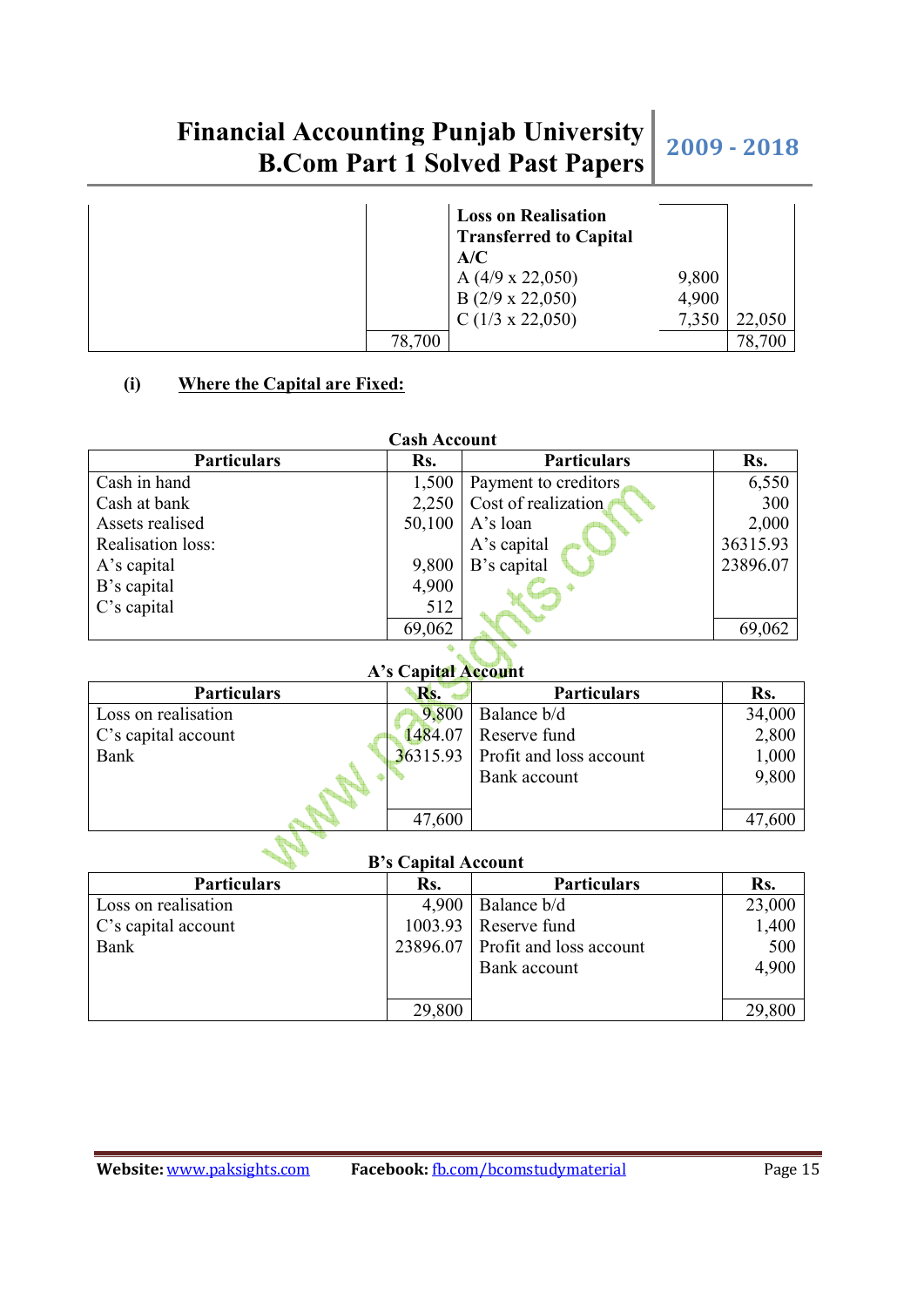| C's Capital Account |       |                            |         |  |
|---------------------|-------|----------------------------|---------|--|
| <b>Particulars</b>  | Rs.   | <b>Particulars</b>         | Rs.     |  |
| Realisation account | 7,350 | Balance b/d                | 1,500   |  |
|                     |       | Reserve fund               | 2,100   |  |
|                     |       | Profit and loss account    | 750     |  |
|                     |       | Bank account               | 512     |  |
|                     |       | A's capital (34/57 x 2488) | 1484.07 |  |
|                     |       | B's capital (23/57 x 2488) | 1003.93 |  |
|                     |       |                            | 7,350   |  |

#### **(ii) Where the Capital are Fluctuating:**

| <b>Cash Account</b> |        |                             |          |
|---------------------|--------|-----------------------------|----------|
| <b>Particulars</b>  | Rs.    | <b>Particulars</b>          | Rs.      |
| Cash in hand        | 1,500  | Payment to creditors        | 6,550    |
| Cash at bank        |        | $2,250$ Cost of realization | 300      |
| Assets realised     | 50,100 | A's loan                    | 2,000    |
| Realisation loss:   |        | A's capital                 | 36300.06 |
| A's capital         | 9,800  | B's capital                 | 23911.94 |
| B's capital         | 4,900  |                             |          |
| C's capital         | 512    |                             |          |
|                     | 69,062 |                             | 69,062   |

**A's Capital Account** 

| <b>Particulars</b>  | Ks.    | <b>Particulars</b>               | Rs.    |
|---------------------|--------|----------------------------------|--------|
| Loss on realisation |        | $9,800$   Balance b/d            | 34,000 |
| C's capital account |        | $1499.94$ Reserve fund           | 2,800  |
| Bank                |        | 36300.96 Profit and loss account | 1,000  |
|                     |        | Bank account                     | 9,800  |
|                     |        |                                  |        |
|                     | 47,600 |                                  |        |

#### **B's Capital Account**

| <u>s</u> s capital riccount |        |                                  |        |
|-----------------------------|--------|----------------------------------|--------|
| <b>Particulars</b>          | Rs.    | <b>Particulars</b>               | Rs.    |
| Loss on realisation         | 4,900  | Balance b/d                      | 23,000 |
| C's capital account         |        | 988.06 Reserve fund              | 1,400  |
| Bank                        |        | 23911.94 Profit and loss account | 500    |
|                             |        | Bank account                     | 4,900  |
|                             |        |                                  |        |
|                             | 29,800 |                                  | 29,800 |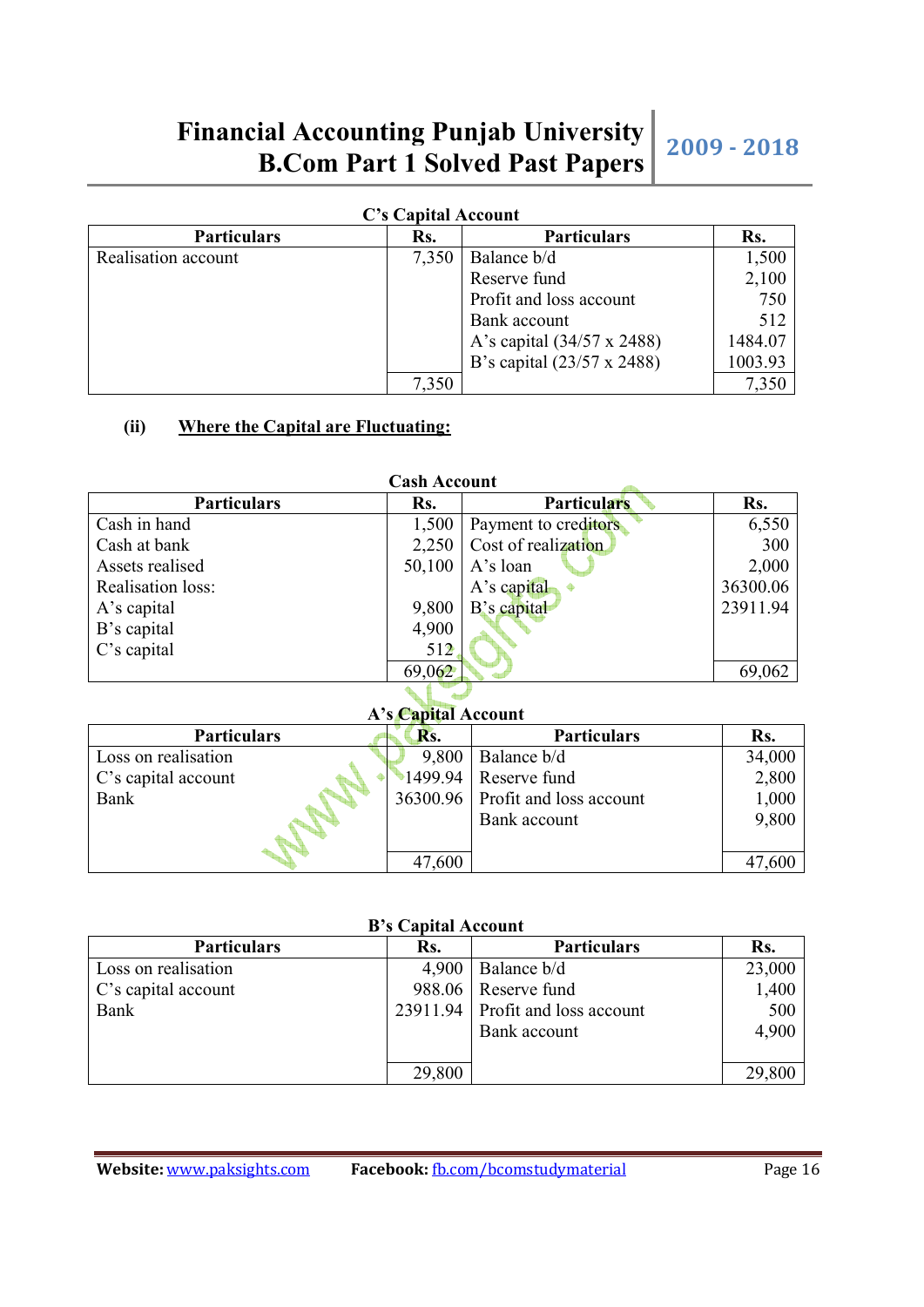|  |  | <b>C's Capital Account</b> |  |
|--|--|----------------------------|--|
|--|--|----------------------------|--|

| <b>Particulars</b>  | Rs.   | <b>Particulars</b>           | Rs.     |
|---------------------|-------|------------------------------|---------|
| Realisation account | 7,350 | Balance b/d                  | 1,500   |
|                     |       | Reserve fund                 | 2,100   |
|                     |       | Profit and loss account      | 750     |
|                     |       | Bank account                 | 512     |
|                     |       | A's capital (2488 x 378/627) | 1499.94 |
|                     |       | B's capital (2488 x 249/627) | 988.06  |
|                     | 7,350 |                              | 7,350   |

#### WORKING:

Fluctuating / Not Fixed Capitals:

A = 34,000 + 2,800 + 1,000 =**Rs. 37,800**

B= 23,000 + 1,400 + 500 = **Rs. 24,900**

**QUESTION NO. 7** 

#### **Separate entity concept**

The separate entity concept is the concept that we should always separate the entity from its owner. The basic assumption is that transactions conducted by businesses are considered separated from those conducted by its owner. Therefore, it shall be recorded separately from the book of the business.

#### **Dual aspect' concept**

Dual Aspect Concept, also known as Duality Principle, is a fundamental convention of accounting that necessitates the recognition of all aspects of an accounting transaction. Dual aspect concept is the underlying basis for double entry accounting system.

#### **Matching concept**

The matching concept is an accounting practice whereby firms recognize revenues and their related expenses in the same accounting period. Firms report "revenues," that is, along with the "expenses" that brought them. The purpose of the matching concept is to avoid misstating earnings for a period.

#### **Going concern concept**

The going concern concept is a fundamental principle of accounting. It assumes that during and beyond the next fiscal period a company will complete its current plans, use its existing assets and continue to meet its financial obligations. ... This underlying principle is also known as the continuing concern concept.